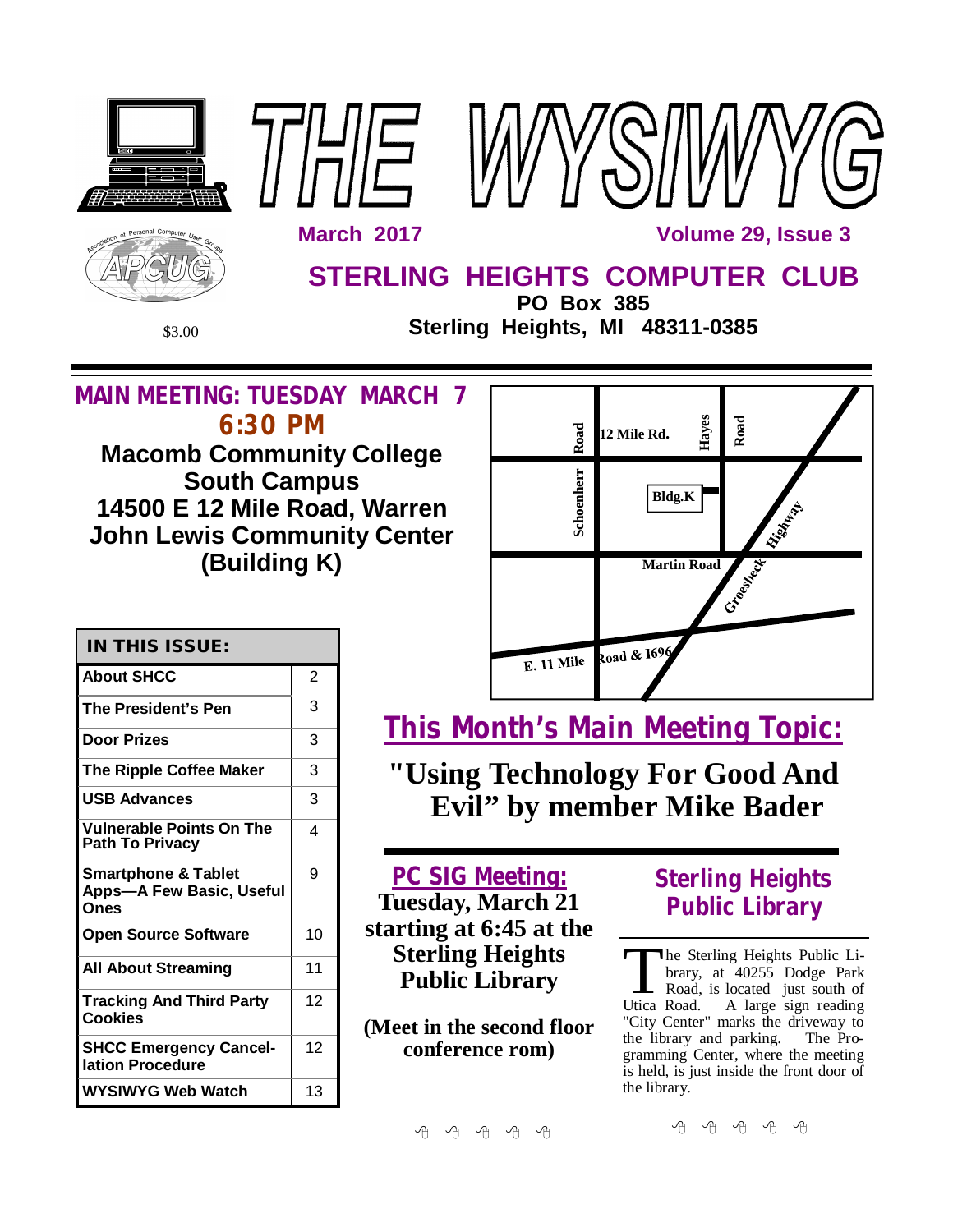**Guests and visitors are welcome. People can attend any SHCC meetings during two consecutive months before deciding to become a member or not. Meetings include the main meeting and SIG. July and August don't count since there is no main meeting. Membership includes admission to all SHCC functions and the newsletter. Membership is open to anyone. It is not limited to the residents of Sterling Heights.**

### **DUES: \$25/YEAR**

## **Resource People:**

Family Tree Firefox FoxPro General Computer Questions Hardware MS Publisher MS Word Spreadsheets

Don VanSyckel Rick Schummer Jack Vander-Schrier John Rady Rick Kucejko Rick Schummer Rick Schummer

Rick Schummer

# **SHCC Coordinators:**

| Hardware<br>MS Publisher<br>MS Word<br>Spreadsheets                                                                                                                                                                                                                              | John Rady<br>Rick Kucejko<br><b>Rick Schummer</b><br><b>Rick Schummer</b>                                                             | 2016 SHCC Officers |
|----------------------------------------------------------------------------------------------------------------------------------------------------------------------------------------------------------------------------------------------------------------------------------|---------------------------------------------------------------------------------------------------------------------------------------|--------------------|
| <b>SHCC Coordinators:</b><br>Associate Editor<br>Door prizes<br>Greeter for visitors<br>Newsletter publisher Rick Kucejko<br>Program Coordinator Mike Bader<br>Publicity<br>Resource People<br>PC SIG<br>Welcome & check-in Jim Waldrop<br>desk.<br>Web Site<br>Web Watch column | <b>Rick Schummer</b><br>Don VanSyckel<br>Jim Waldrop<br>Patrick Little<br>open<br>Jack Vander-Shrier<br>Don VanSyckel<br>Paul Baecker |                    |
|                                                                                                                                                                                                                                                                                  | <b>Contact Information:</b>                                                                                                           |                    |

| Paul Baecker                                                                           | 5                     |
|----------------------------------------------------------------------------------------|-----------------------|
| Mike Bader<br>Bernie DeFazio<br>Rick Kucejko<br>Patrick Little<br><b>Rick Schummer</b> | 5<br>5<br>2<br>5<br>5 |
| Don VanSyckel                                                                          | 5                     |
| Jack Vander-Schrier                                                                    | 5                     |
| (Call Jack after noon)                                                                 |                       |

586-286-2314 586-447-6683 586-864-6558 248-879-6180 [rick@kucejko.com](mailto:rick@kucejko.com) 586-264-1497 [pblittle@wideopenwest.com](mailto:pblittle@wideopenwest.com) 586-254-2530 [rick@rickschummer.com](mailto:rick@rickschummer.com) 586-731-9232 [don@vansyckel.net](mailto:don@vansyckel.net) 586-739-5952 [jvanders@comcast.net](mailto:jvanders@comcast.net) webwatch@sterling heightscomputerclub.org [mdbader@flash.net](mailto:mdbader@flash.net) [berniede1@wowway.com](mailto:berniede1@wowway.com)

**CLUB ADDRESS:** PO Box 385, Sterling Heights, MI 48311-0385 **CLUB E-MAIL ADDRESS:** [Info@SterlingHeightsComputerClub.org](mailto:Info@SterlingHeightsComputerClub.org) **CLUB WEB PAGE:** <http://www.SterlingHeightsComputerClub.org>

# **Four Month Meeting Schedule:**

### **MARCH 2017**

1 - COMP meeting

- **7 SHCC "Using Technology For Good And Evil" by member Mike Bader** 12 - SEMCO meeting
- 21 PC SIG

### **APRIL 2017**

President: Don VanSyckel V. President: Mike Bader Secretary: Rick Kucejko Treasurer: Bernie DeFazio

Don VanSyckel<br>Rick Kucejko

President: I<br>Secretary: I

President: Mike Bader<br>asurer: Bernie DeFazio

V. President<br>Treasurer: E

9 - SEMCO meeting

4 - SHCC- **"Quad-copter With Computer Control" by Sam Chapatwala of the Detroit Beagle-bone Community Meetup** 5 - COMP meeting

**MAY 2017**

- 2 SHCC—Main Meeting 3 - COMP meeting
- 14- SEMCO meeting
- ? PC SIG

#### **JUNE 2017**

6 - SHCC—Main Meeting 7 - COMP meeting 11 - SEMCO meeting

**THE CLUB DOES NOT MEET IN JULY AND AUGUST**

# **Other Computer Clubs:**

As a member of SHCC, you can attend meetings of other clubs where we have reciprocating membership agreements, at no charge.

#### **Computer Club of Marysville and Port Huron (COMP)**

Time: 1st Wednesday, 7:00PM Place: Mackenzie Bldg, Room 201, St Clair Community College, Clara E McKenzie Library-Science Building, 323 Erie St. Port Huron, MI (810) 982-1187 Web Page:<http://www.bwcomp.org> Reciprocating: Yes

**South Eastern Michigan Computer Organization (SEMCO)**

Time: 2nd Sunday at 1:30PM Place: Altair, 1820 E Big Beaver Road, Troy, MI 48083 (248) 840-2400 Web page: <http://www.semco.org> Reciprocating: Yes

**Royal Oak Computer Club** Time: Every Wednesday at 12:30 Place: Mahany/Meineger Senior Community Center 3500 Marais Ave. Royal Oak, MI 48073 248-246-3900 Reciprocating: No

Newsletter submissions are due 10 days before the club meeting, but the earlier the better. They should be sent to :

WYSIWYG Publisher

5069 Fedora, Troy, MI 48098

OR at the e-mail addresses: newslet-

Unless stated otherwise, all materials contained in this newsletter are copyrighted by the Sterling Heights Computer Club. License is hereby granted to other clubs (non-profit) to reprint with credit.  $\odot$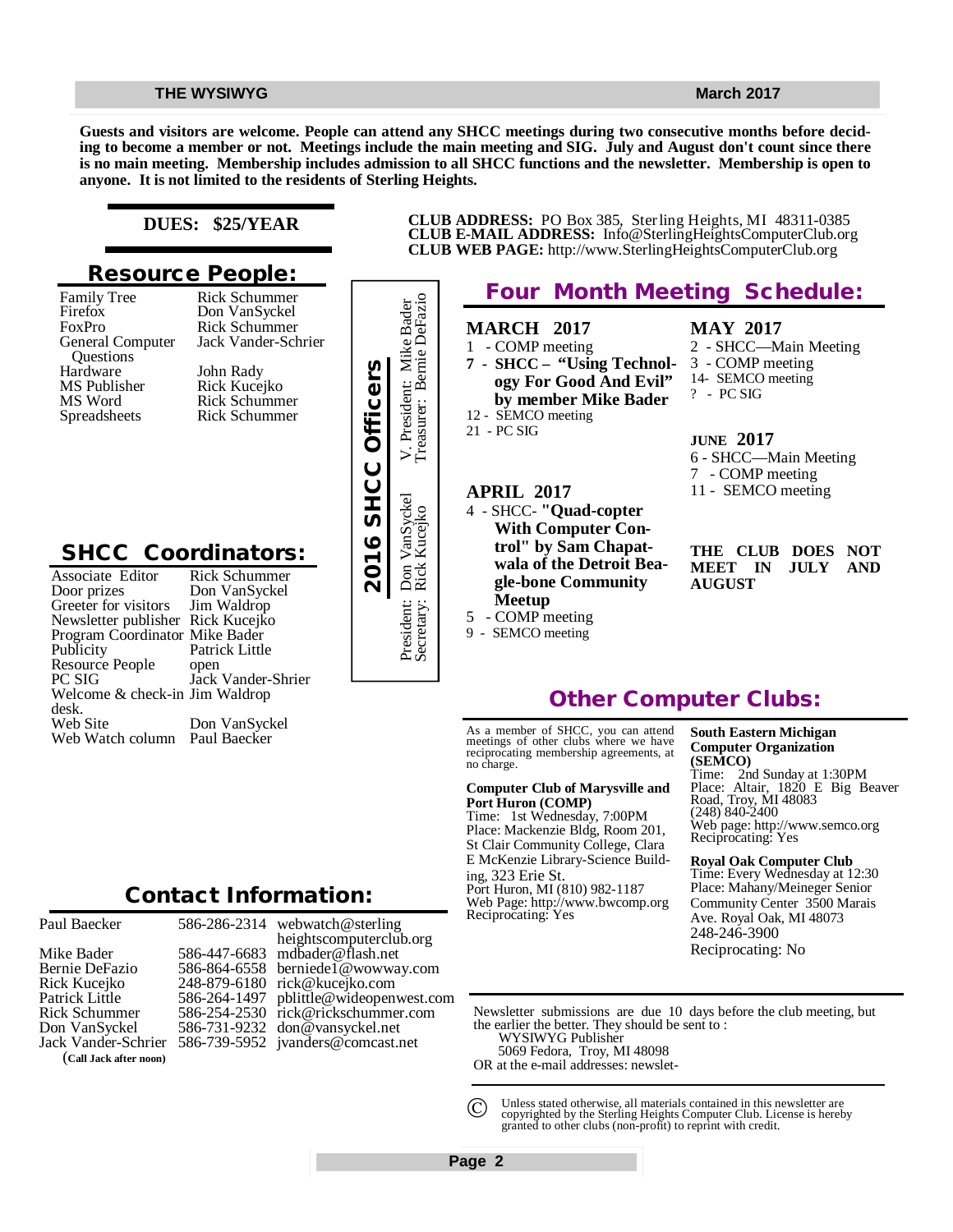# **The President's Pen**

 *by Don VanSyckel*

None this month. Don is still recovering from his past mishap.



# **Presenters Wanted**

T he officers invite any member to make a presentation at the main meeting.

If there is some software you have been using and think others may be interested as well, or there is a computer topic you would like to present to other members, please call or e-mail Don VanSyckel. Making presentations is not that difficult. The hour goes by before you know it and there is always enough material to cover in a software package so that the hour is easy to fill.

If there is a topic you are interested in or something you would like demonstrated, please see any of the officers. They are always interested in what the members would like to see.

中 中 中 中 中

# **Door Prizes**

**D** oor prize drawings are held at regular club meetings. The winner's circle for February included:

**Ed Zaremba** won a 10 foot network cable

**Sharon Patrick** won a flashlight

**Don Hielle** won a Chromecast antenna (for watching free TV)

**Mike Bader** won DVD's

**Richard Katnik** won white cable ties

**Paul Baecker** won a safety light

**Rick Kucejko** won cleaning cloths

**Richard Bauman** won Hoyle Slots software

**Warner Mach** won AVG Antivirus software

平 平 平 平 平

**The Ripple Coffee Maker**

*by George Harding, Tucson Computer Society [www.aztcs.org](http://www.aztcs.org) [georgehardingsbd@earthlink.net](mailto:georgehardingsbd@earthlink.net)*

**O** ne of the most unusual products at CES was demonstrated by a coffee maker!

The result is a cup of coffee with an image floating on the surface of the coffee. It has to be a latte, cappuccino or other foam-based beverage in order to show the image. It's called Ripple and I saw it at a booth at CES, In fact, I was served a latte with an image of the Mona Lisa floating on the surface!

The first step is to make a latte, or whatever. The second step is to download an image of just about any sort to a machine that does the "engraving."

The result is your image in the foam of the latte.

It's a unique operation and, while interesting, doesn't seem to have much in the way of actual use, outside of being an unusual offering at parties.

They are currently processing orders for customers in the U.S. and Canada.

The Ripple Effect <http://www.coffeeripples.com/>

平 平 平 平 平

**USB Advances** by Bart Koslow, Channel Islands PCUG, CA

USB-C? USB 3.1 generation 1 and 2? The USB interface is changing. It is becoming more versatile, faster, smaller and easier to use. Always interested in new computer developments, I decided to check out these latest developments.

USB long ago replaced the old serial, parallel, and other computer ports. Now it is set to replace many more types of connectors and ports and add functionality.

USB 2.0 (maximum speed 480Mbps) and USB 3.0 (now called USB 3.1 gen 1) are being replaced by USB 3.1 gen 2. USB 3.1 gen 2 doubles the data transfer speed from USB 3.1 gen 1 from 5Gbps to 10Gbps. This will cut data transfer

*This article has been obtained from APCUG with the author's permission for publication by APCUG member groups.*

平 平 平 平 平

### **VISIT THE SHCC WEB PAGE: <http://>**

**[www.SterlingHeightsComputerClub.org](http://www.SterlingHeightsComputerClub.org)**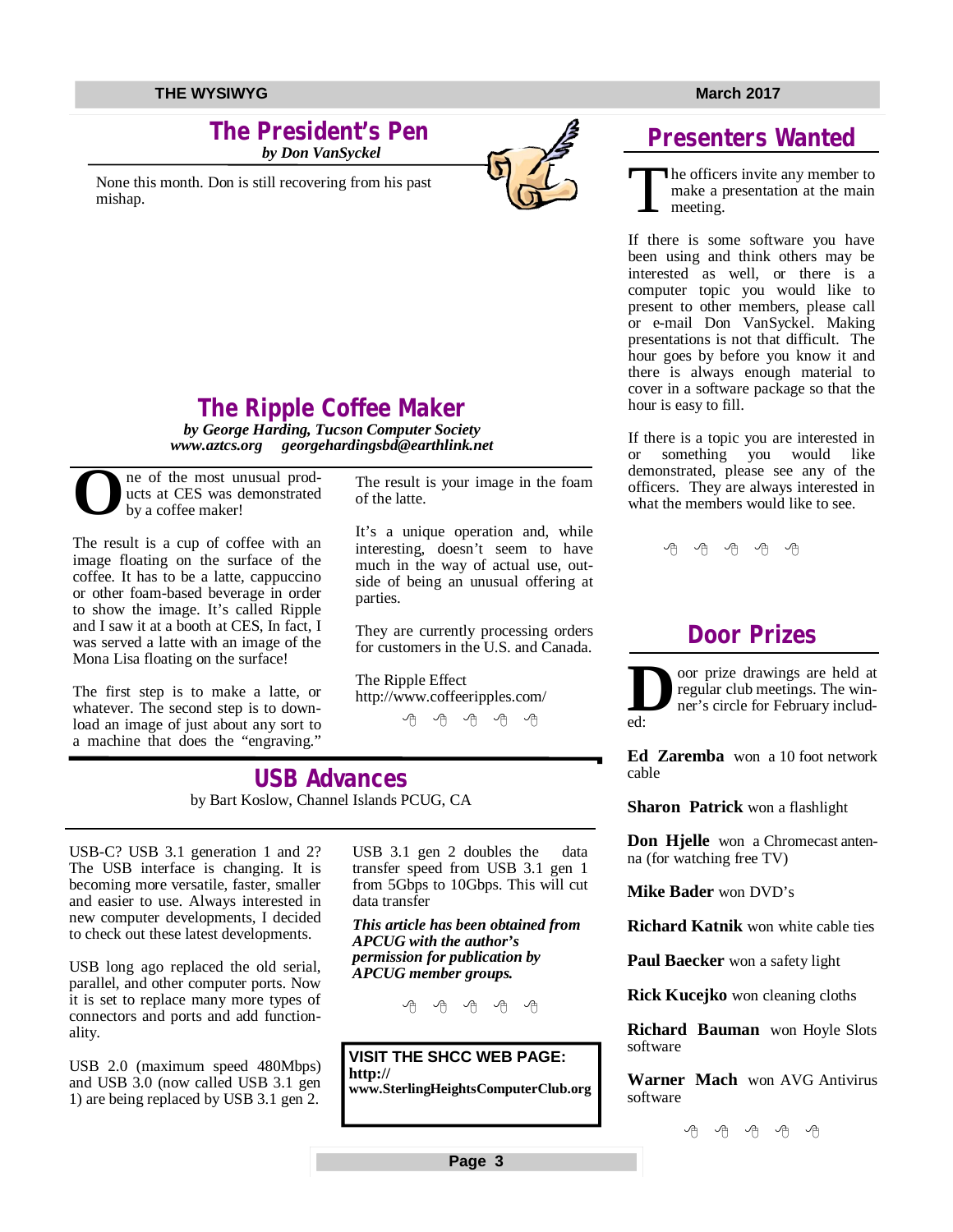# **Vulnerable Points On The Path To Privacy**

*From the Ask Leo Newsletter*

*<https://askleo.com>*

**P P**fivacy and security:<br>
path from your fingert<br>
the services you use<br>
formation's final destination. rivacy and security: tracing the path from your fingertips through the services you use to your in-

Privacy and security are more important, and under greater threat, than ever before. We manage an everincreasing amount of sensitive information and tasks, while the number of ways our information can be exposed seems to be exploding.

There are five major areas in which your security and privacy can be both exposed and protected:

- 1. Your computer, including all the software on it, and the hardware itself.
- 2. Your network, the vital link that connects your computers to each other and to the internet, and a potential point of major exposure.
- 3. Your ISP, the provider of that vital link, wielding more power and subject to more scrutiny than most realize.
- 4. Your online services: they hold your data, but do they know what they're doing, and will they defend your privacy if needed?
- 5. Your friends and acquaintances: often the weakest link in the chain. Do the people you interact with value (or understand) privacy and security as much as you do?

Let's review each of these points of risk, exposing the technological hazards we (perhaps unknowingly) face every day.

#### **1. Your computer**

Privacy and security start at home (or in your pocket).

#### **Software**

For every piece of software we run, we trust that the right decisions have been made in terms of maintaining our privacy and security. We also trust that the vendors themselves have our best interests in mind. This is true not only for our desktop and mobile computers and phones, but for the surprising number of network-connected devices in our lives, including televisions, cars, security cameras, and even baby monitors.

that *every* operating-system vendor has the power do any or all of this, with or without letting us know. The amount of trust we place in any OS vendor to properly manage our privacy and security is *enormous*.

Aside from being vigilant, managing the privacy and security options that are



#### **The operating system**

Be it Windows, Linux, Mac OS, or something else, most of our technology runs some form of base operating system software, or "OS". Even those devices we consider to be single purpose, like a baby monitor, often run a "general purpose" operating system (typically, a Linux variant).

When Windows 10 changed its approach to privacy, it became shockingly clear how much we rely on Windows for privacy and security. Many felt Microsoft had crossed a line, collecting excessive amounts of information in ways outside our control. Exactly what was being shared was unclear, and there were no trustworthy, easy-to-use solutions to avoid it. While Microsoft appears to be adding more privacy controls to more recent versions, the fact remains that for many, trust was irrevocably breached.

The most important take-away, however, is not that Microsoft may or may not be trustworthy; it's available, and paying attention to reliable, objective news sources, there's little we can do if our trust is misplaced, other than switching to a more trustworthy alternative.

#### **Applications**

Everything I've just said about operating systems applies to *every piece of software* running on your computer, phone, or other device – including security software.

The average computer user has dozens, if not hundreds, of apps and applications installed across various devices, from nearly as many different vendors – and each vendor has its own approach to privacy and security.

That's a lot of trust spread across a lot of different companies. Besides trusting that they're competent at whatever it is we use their software for, we're also assuming they're competent at keeping our information safe and secure, and that they're not, themselves, malicious. We give them much more access to our information than we might realize.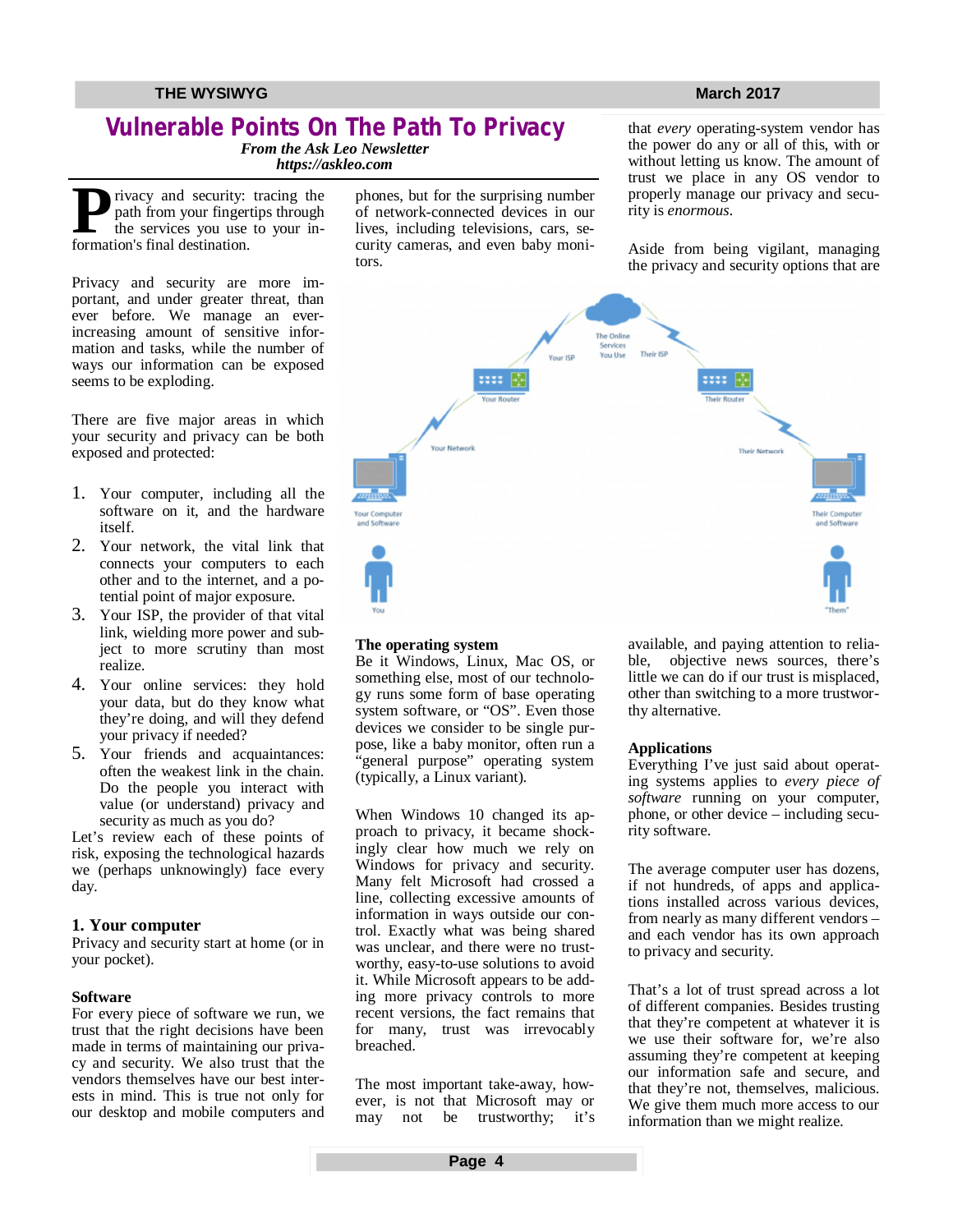The best defense here is twofold: Don't install things you don't need. Only install from reputable vendors.

#### **Malware**

When people think about privacy and security on their own computers, the first thing they think of is malware: malicious software that somehow makes it onto their computer and proceeds to steal information (or worse).

I've placed it last in the software category, because by now, most people understand malware and the concepts behind it. More importantly, we know how to combat it. It's something that makes the news almost every day. And while protecting yourself from malware is terribly important, it's a topic already well understood.

You know how to combat malware. You know how to avoid malware. You know how to be skeptical. It's something this industry talks about every day, so I won't belabor it here.

#### **Hardware**

An often-overlooked aspect of security is what I refer to as "physical security". One of my frequent statements is, "If it's not physically secure, it's not secure." If someone untrustworthy can touch your hardware, they can do amazing amounts of damage.

### **Physical access**

If someone can walk up to your computer (or phone, or router, or many other networked devices) and start using it, that's a privacy and security hole bigger than anything I've listed so far. If someone malicious has access to your device, they can do *anything*.

Most of the time, our concern is theft. The good news here is that most thieves are unsophisticated. They're just looking to turn around the hardware for some quick cash – they don't really care what you have stored on it. However, that data is certainly accessible to them – or the person they sell it to – should either of them have a little technical expertise.

More commonly, the risks are closer to home: spouses, co-workers, children, and friends. Be they malicious or nosy,

the people around us often have the greatest incidental access to our things. It's one thing to go snooping around our medicine cabinet, but something else entirely to poke around in our email, spreadsheets, or other personal data.

How much of a problem this is varies, of course. At one extreme, you may not feel the need to take much action. At the other, a combination of encryption, software locks, and perhaps even hardware locks might be appropriate.

#### **Hardware compromise**

We usually trust that the hardware we use hasn't been compromised. That may not be a safe assumption when using devices in public.

A good example is a hardware keylogger inserted between the computer and keyboard. Undetectable to any software on the machine, and hidden behind the computer itself, it can passively collect massive amounts of information until the perpetrator comes along to pick it up and act on the data.

While it's significantly less common than other forms of compromise, hardware hacking can take many forms. It's one reason I never use a public computer for anything remotely sensitive.

### **2. Your network**

Much of the risk we encounter every day is due to being inter-connected, or networked. It's also what enables so many of the features, functionality, and rich experience we enjoy with technology. Your network is how your computers are connected to each other and to the world.

#### **Router**

The first device the internet reaches on entering your home or workplace is, typically, a single router. Its job is to allow your multitude of devices to share a single internet connection. As a side effect, it also acts as a security device itself: routers are great firewalls, protecting your network from many of the threats out on the internet.

Routers are powerful devices. In fact, they're powerful *computers*. They're often based on general purpose operating systems. Before even plugging the device in, we're trusting that the router vendor is competent and has factored in appropriate measures to protect our privacy and security.

Even then, routers are interesting to hackers, because by compromising a router, they can compromise all the devices connected to it, or misdirect people into visiting malicious sites or downloading malware.

Beyond getting a reputable device from a reputable vendor, the single most important solution in your control is to secure your router. Every router comes with default settings that may or may not be the most secure configuration for you.

### **Wireless connections**

Wireless connections are often controlled by your router but deserve additional attention. They're an easy point of compromise, particularly in public.

Because the range of a wireless connection is a function of both the wireless access point and the computer attempting to connect, it's possible to connect from a distance further than most people might realize. Particularly if someone is dedicated to the effort and trying to connect to a relatively close access point, it's unwise to rely on distance alone as a security measure.

The most important thing you can do in your home and business is to never have an open Wi-Fi hotspot; always use a WPA2 key or password for the connection.

The most important thing you can do when traveling is to know how to use an open Wi-Fi hotspot safely.

#### **Other computers**

I mentioned earlier that your router protects you from many of the threats coming from the internet. What if the threat is more local?

Many people fail to realize that their computers and networks are often set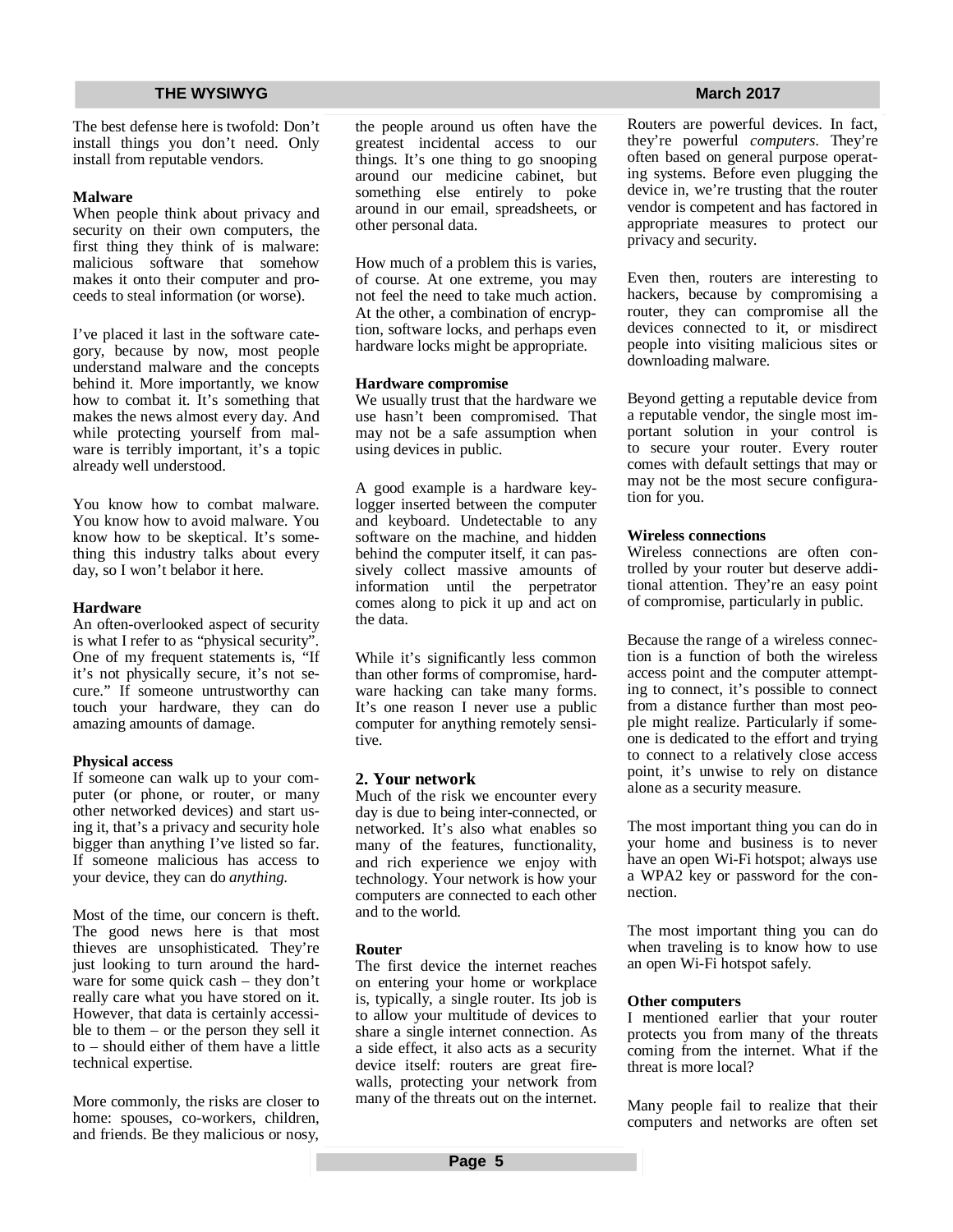up to give locally connected machines – machines on the same side of the router – a high level of trust. Sometimes, that trust is unwarranted.

Consider your child's computer. He or she may not have the sophistication to know not to download and run malware, and a lack of adequate protection could infect other machines connected to the same local network. The same could be true of a visitor, or even a less -than-tech-savvy spouse. Sometimes, the threats come from within.

Solutions involve making sure your computer has its own defenses set properly, including its own firewall. Today these are on by default for most devices. More extreme might be segmenting your network into trusted and untrusted zones, using an additional router or a router that provides this functionality natively.

#### **Other devices**

In recent months, there's been much made of the so-called "internet of things", or IoT. I alluded to this earlier when I discussed devices we would consider dedicated to a single task – such as your refrigerator – that, nonetheless, run general purpose operating systems.

It turns out neither privacy nor security were at the top of many IoT vendors' feature lists.

The good news is that their negligence has (thus far) mostly been limited to those devices becoming part of botnets used to cause havoc elsewhere. Other than using their owner's internet bandwidth, little damage was done at home. Unfortunately, the potential still exists for more localized damage, should hackers ever decide to focus their attentions on it.

The bad news is that, aside from avoiding these devices completely, there's little in our control. Once again, we're limited to using information sources we trust to provide us with reviews and recommendations, now with an eye to privacy and security – an odd concept to consider when looking at an internet -connected television or kitchen appliance.

#### **3. Your ISP**

ISP: Internet Service Provider. Depending on where you live (or how you travel), you may have several options, or very few. Regardless of which you choose, you place a tremendous amount of faith in your ISP.

#### **Home internet connection**

Connecting to the internet at home has become one of the fundamental utilities folks rely on. Your ISP provides your digital lifeline – your connection to the internet.

Here's the catch: your ISP can monitor your traffic. All of it. Unless you take additional steps, just about anything that travels over your ISPprovided connection can be examined – often in detail – or even recorded by the technicians operating the equipment.

Normally, that's not much of an issue. Your ISP is too busy just keeping the lights on, so to speak, to pay attention to your emails or web browsing. Of greater concern are those situations when your ISP can be compelled to disclose your location and web usage by government demands or court orders.

The average computer user probably doesn't need to be concerned. I know I'm not. But if you are, then the steps you can take generally revolve around encrypting the data that travels between your computer and your ISP.

- **https** encrypts the connection between websites that support it and your computer. Your ISP can still see that you connected to askleo.com, for example, but they can't see what it is you asked about or looked at.
- A **VPN** encrypts all traffic between your computer and the VPN service. Your ISP only sees that you've connected to the VPN, but can see nothing beyond that.
- **TOR** The Onion Router is a web proxy (most securely used with a dedicated TOR browser) that encrypts all your web activity, and routes your traffic in such a way that the server to which you are

connecting has no idea who you are, unless you explicitly tell them. Once again, your ISP can see that you're using TOR; they just can't see what you're using it for.

One of the most overlooked aspects of this topic is the very literal nature of the term "ISP". *Anyone* who provides you with a connection to the internet is your ISP. Be it at home, in a hotel, at a coffee shop, or at work (which I'll discuss next), anyone who provides you with an internet connection can examine what you're up to.

#### **Work internet connection**

- When you're at work, a separate set of rules often apply. Thus, there are several other aspects related to your privacy and security to consider.
- If you're using employer-provided equipment, everything I said about hardware compromise could be at play. It's possible, and possibly quite legal1 for an employer to install either hardware, software, or both, to monitor your activities at any level of detail they wish.
- If you're using employer-provided internet, then in addition to being your ISP, with all the power that entails, they may be legally allowed to monitor your traffic, even to the point of using techniques to intercept encrypted https traffic.
- When at your place of employment, your private equipment may or may not be subject to your employer's rules and abilities.
- Regardless of whether or not the company cares to monitor what you do, or even compromise your security, you'll still be required to abide by the companies' rules.

The best advice I can give here is to have a clear understanding of your workplace's rules and capabilities and follow them to the letter. Then, depending on your level of trust, take care to isolate anything personal from their network, equipment, and possibly even facilities.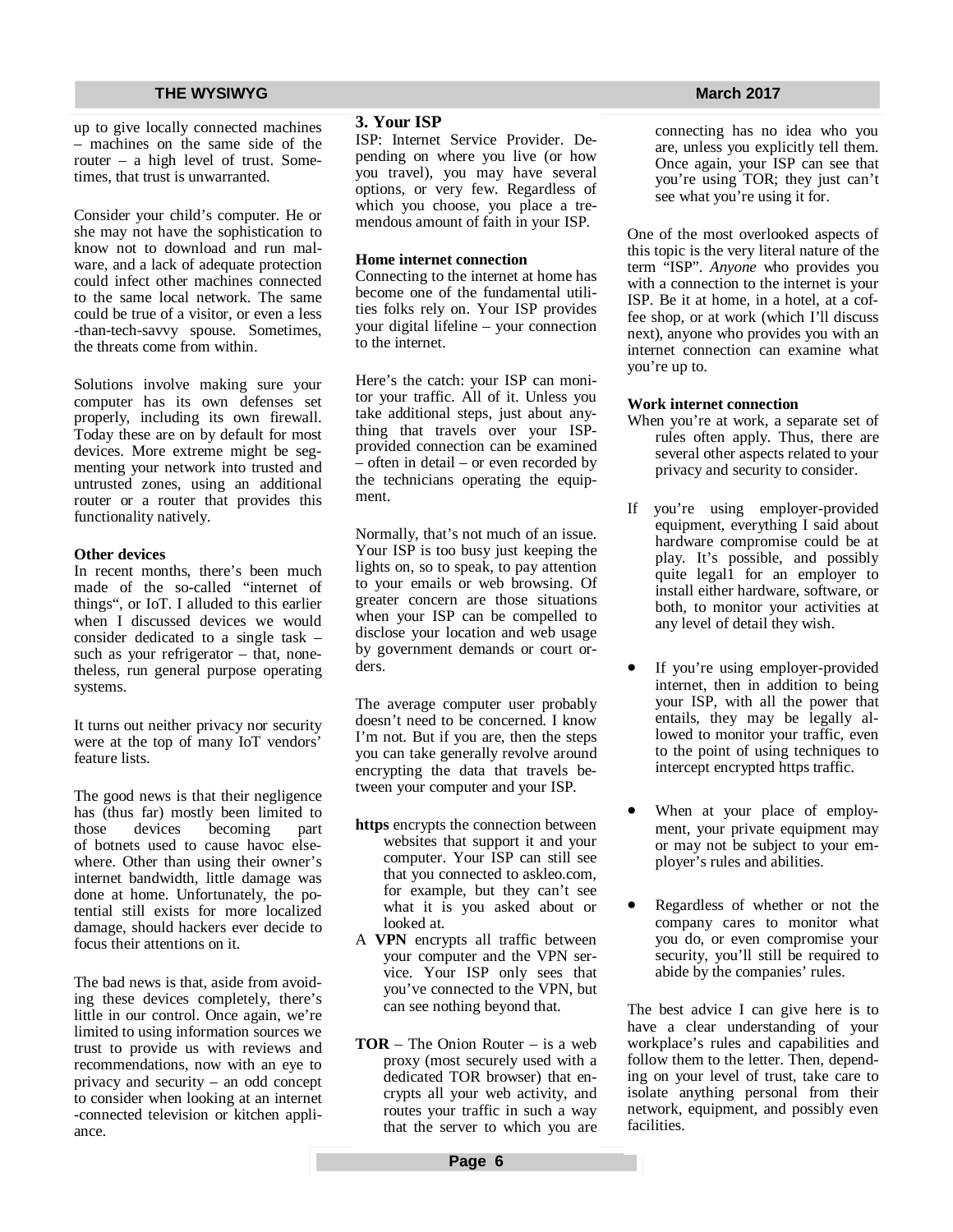#### **Coffee shops and public locations**

Open Wi-Fi at coffee houses is rife with well-known security and privacy issues. You likely already know what to do to stay safe using open Wi-Fi.

It's important to realize that those steps may not protect you from the owner of the coffee shop, or Wi-Fi provider. When using their internet, *they are your ISP*, and as such may have access to all the abilities I mentioned above.

To avoid the issues surrounding wireless connections, many people choose to use a wired connection instead. Unfortunately, the provider of that connection still has all the capabilities of an ISP, and could compromise your privacy and security. In the worst case, they could also be slightly incompetent, and expose your connection to other network users, making it just as vulnerable as open Wi-Fi.

Remember to treat any internet connection from an unknown or untrusted source with skepticism.

#### **Shared connections**

One scenario I often hear is what I'll simply call a "shared" connection. Sharing can take just about any form the name implies:

Using (with or without permission) the internet connection belonging to a neighbor.

Using the internet connection belonging to your host when visiting friends or family.

Using the internet connection provided by a landlord.

Etc.

Unfortunately, many people don't realize that each one of these situations, and many others like them, place the owner of the internet connection in the role of internet provider. In other words, they're the ISP, and once again have all the capabilities associated with that.

Keep this in mind: when visiting a friend, your ISP is not their ISP; your ISP is your friend.

#### **4. Your online services**

When we talk about privacy, many people immediately think of online services. Given the regular news reports we hear of breaches at major providers, it's important to keep the online services we use in mind.

But the topic is both deeper and wider than that. We often fail to consider *all* of the online services we use. On top of that, we fail to recognize that these services are themselves subject to various laws and regulations that can further put our privacy and security at risk.

#### **Email**

Email is a lifeline that almost everyone online relies on2. It's been around for decades, and represents what might be considered the first cloud service, before "the cloud" was even a thing. We regularly share our lives, our stories, and of late, our private information with friends, family, businesses, and more, all via email.

For the most part, email is all unencrypted. Our email provider can read it all. In fact, anyone with access to the servers between our email interface and our message's destination can access it as it passes through.

The good news is that there is so much email that, once again, we'd need to be pretty interesting for anyone to bother paying attention to what we have to say. Chances are, we're not.

I'd love to be able to provide a simple, easy solution, but I don't have one. Encryption is key, but email encryption is a mess. There are techniques, but they're often cumbersome and not universally compatible.

Most important to your privacy and security is to simply be aware of the limitations of "plain old email".

#### **Social Media**

Overshare much? When it comes to social media – meaning services like Facebook, Twitter, Instagram, and others – we are often our own worst enemies. Not understanding the rami-

#### fications of such visibility, people often share more than they should. This isn't just about pictures of the drunken party that come back to bite someone when they apply a job; it runs a range from unexpected embarrassment to online harassment.

Social media providers have a wide variety of terms and conditions that allow them to do pretty much whatever they want with the information you post. Most aren't interested in doing anything, but be it accidental or under legal pressure, providers have been known to take action that unexpectedly exposed more than the user intended.

The key things to remember when it comes to social media are:

You're probably sharing more than you think.

You're almost definitely sharing to more people than you think.

The provider can be compelled to provide your access logs and what you post to the authorities.

There is no "undo". Once you post something, it's stored somewhere, for much longer than you think. Share wisely.

#### **Storage**

Cloud storage is awesome. It really is. As backing up is one of the themes I beat to death regularly, the number of additional options that online storage created is wonderful. There's little excuse these days to lose more than a few minutes of work, even in the worst of disasters.

With that convenience comes privacy and security issues.

The single biggest issue with cloud storage is that the provider of the storage service has access to your data. When you think about it, they *must have access* to provide the service. That, then, exposes two risks:

The service provider (or its employees) can peek at your stuff.

The service provider can be compelled to provide your stuff to the authorities.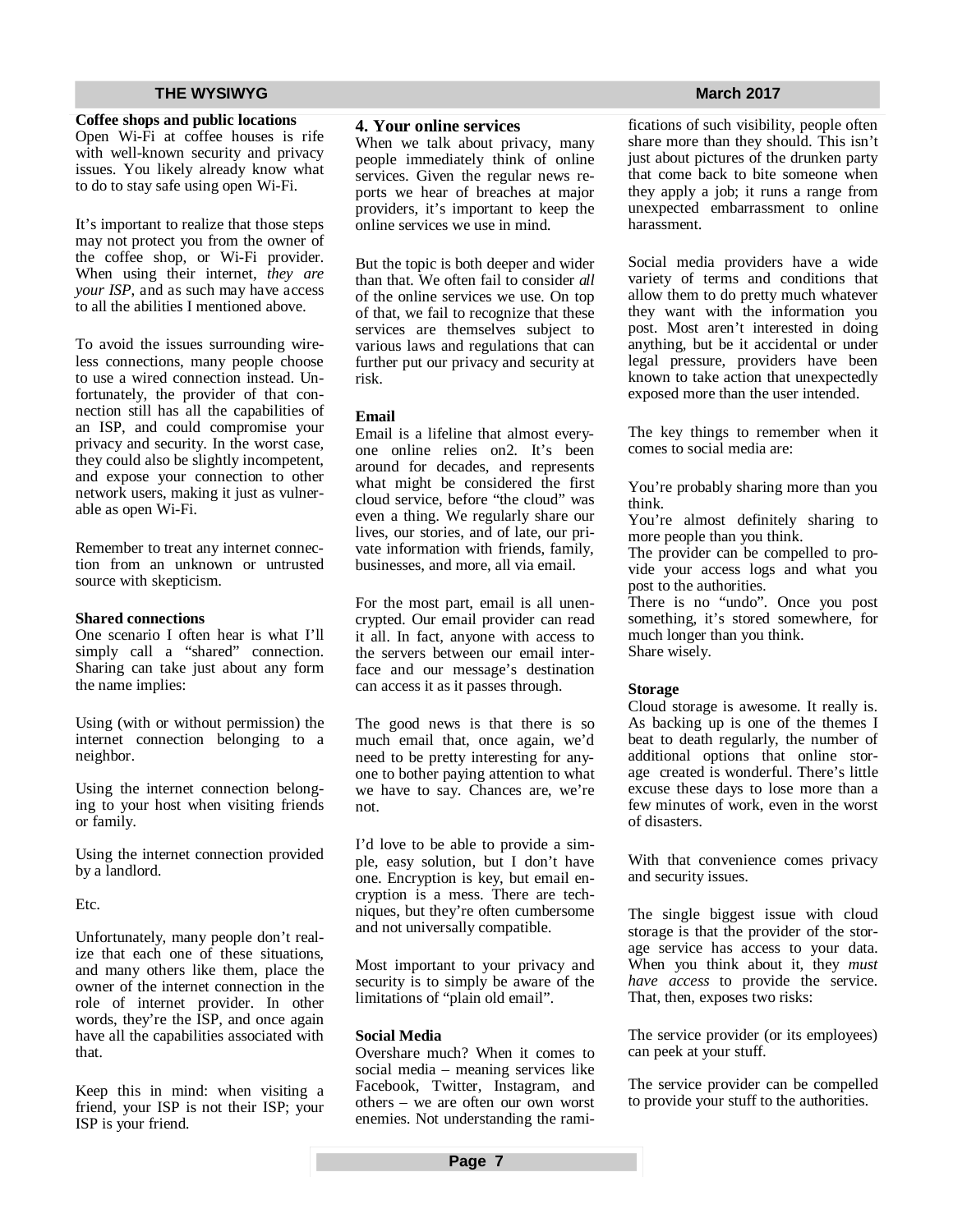One of the themes you might recognize here is the solution: encryption. For example, using a utility like BoxCryptor to transparently encrypt the files you store online ensures those files are accessible only to you.

#### **Connectivity services**

One of the solutions for many types of network risk is the use of a VPN, or Virtual Private Network. This is often a fine and appropriate solution. It ensures that your entire internet conversation, from your computer to the VPN service itself, is encrypted and hidden from prying eyes. It's a solution often recommended for people who travel a lot, who might need to make use of questionable internet services.

What most don't realize, however, is that using a VPN simply replaces one set of risks with another.

In a very real sense, the VPN service becomes your ISP. They provide a private, encrypted connection between you and their service. From that point, your connection continues onto the public internet.

The VPN has provided your connection to the internet, and like any ISP, that implies *they* can see what you're up to.

Many people focus on speed when choosing a VPN provider. VPNs add additional processing and latency to your online communications, and can slow it down – sometimes significantly – depending on the provider.

More important, I would assert, is choosing a VPN service you can trust. Not only do you need to trust their implementation of VPN technology, but also that they're not accessing, or otherwise allowing others to access, your data. Realize, too, many VPNs are based in other countries, or have a presence in other countries, which means they may be subject to the laws of countries other than your own.

#### **Professional services**

The banking industry frustrates me. In fact, I'll just say that I find the whole financial sector frustrating at times. While there are some good players out there who really understand privacy and security and manage it well, there are many who aren't quite as on top of things as they should be. Everything from sending out legitimate mail that looks like spam, to outdated password requirements that are fundamentally unsecure, much of the industry is still playing "catch up" compared to many others.

My feeling is, it's no real coincidence that many of the major hacks we hear about are in financial services.

Fortunately, your money is generally protected in the banking world. With other professional services, such as online bookkeeping, bill paying, financial reporting, and more, things are more haphazard.

When choosing an online professional service, or whether to use one provided by your bank or someone else, I'd recommend looking for a few things:

The ability to use arbitrary length password, including spaces.

The availability of two-factor authentication.

Telephone support that gets you to real people who speak your native language.

If applicable, the availability of realtime transaction alerts.

And of course, http**s**, and only https, on every related website and page.

Online services can be used safely. I use them myself regularly. But here more than anywhere else, privacy and security is a partnership between a service that knows what it's doing, and you, making appropriate securityrelated choices.

#### **Account management**

Once again, you may be your own worst enemy.

In my experience, most incidents of account hacking, theft, and loss are

*completely preventable*. I see people making mistakes every day that eventually lead to account compromise. The service involved isn't at fault, and the hackers are simply taking advantage of those mistakes.

Ultimately, privacy, and most assuredly security, is *your* responsibility. You may feel like it's someone else's – the service, the software, or the coffee shop – but ultimately, **you** choose which services, software, and coffee shops to use, and you choose whether or not to use them in a secure manner.

Sometimes I wonder if people *want* to get hacked, because I see them neglecting the basics of safe account management:

Choose appropriate passwords. Manage passwords appropriately to keep them private.

#### **Set up account recovery, especially two-factor authentication, and don't let such options expire.**

#### **5. Your friends and acquaintances**

One of the odder yet relatively common questions I get is whether video chat can be intercepted and recorded. The short answer is, as long as you're using a reputable service, it's highly unlikely.

But there's a bigger risk that most of the folks asking seem to overlook: the person at the other end. *They* can record it. It's a common method of extortion: someone is lured into a salacious online chat, which is recorded by the person at the other end, who threatens to release the video unless payment is made.

This highlights one of the greatest risks we face: the person at the other end.

I'm not saying they have malicious intent. But when you communicate with someone, your information is flowing across their network and devices as well as your own. Ultimately, we're assuming this other person is not being spied on, and knows how to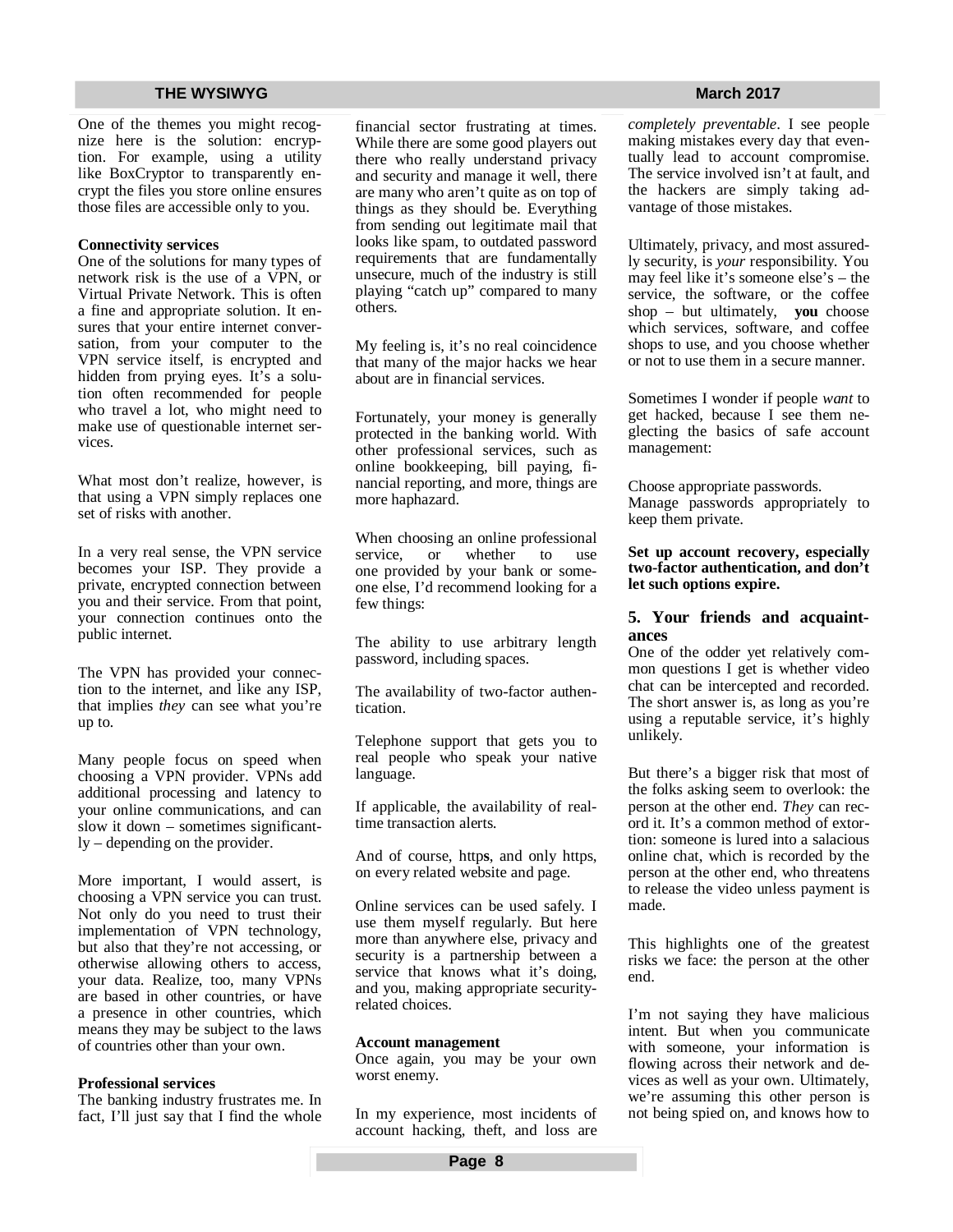keep his or her system and environment secure.

In addition, we're trusting they don't actually have malicious intent. Everything we send, every picture we share – even with a limited audience they can in turn share with whomever they please, including the entire world.

#### **Your Responsibility**

At first glance, privacy and security issues may seem overwhelming and disheartening. It's easy to feel beleaguered, and even annoyed, that the digital world isn't a safer place.

Personally, I feel the privilege of playing and working on the internet, and the multitude of opportunities it presents, makes it worth staying on top of what I need to do to use it safely.

That includes learning who to trust, and taking the steps I need to take to keep my identity, reputation, data, and devices protected.

*This article is republished, with permission, from the Ask Leo! Newsletter.* 

9 9 9 9 9

# **Smartphone & Tablet Apps - A Few Basic, Useful Ones**

*by Phil Sorrentino, The Computer Club, Florida http://scccomputerclub.org / Philsorr.wordpress.com [philsorr@yahoo.com](mailto:philsorr@yahoo.com)* 

**O** ver 10 Billion Served. Remember this kind of advertising? It used to be said of ham-<br>burgers, but now it can be said of Anver 10 Billion Served. Remember this kind of advertising? It used to be said of hamdroid and Apple Apps. Apps, or what used to be called "Programs" or "Applications", are the software that makes Smartphones and Tablets do their magic. Apps either come preinstalled on the device, or are downloaded from either the Android Play store for Android devices, or the Apple Store for Apple devices. About two years ago, the Android Play Store boasted over 600,000 Apps, and the Apple Store said they had over 1 million. (The App number probably represents the total number of Apps and Widgets.) Recently, I checked and the Android Play Store is now the leader with about 1.6 million, closely followed by Apple, at about 1.5 million. That's a lot of Apps. We, as users of Smartphones and Tablets, typically use only a small number of Apps. I read somewhere that the average Smartphone user has about 90 Apps on their phone. I just counted the Apps on my phone, and I have 84 Apps and 27 Widgets. If you're not sure of the difference between an App and a Widget, talk to someone who has attended the Android Smartphones and Tablets class.

So, it's Apps (and Widgets) that really makes these devices worth the investment. Without the Apps, the Smartphone would just be like a flipphone - a portable device used to make telephone calls, and Tablets might not even be viable products. The other factor that makes these devices so valuable is their ability to connect to the Internet. And, it is this connection that allows many of the Apps to do so many wonderful things. (Both Smartphones and Tablets can connect to the Internet via Wi-Fi, and the Smartphone has the added capability of being able to connect to the Internet through the cell phone towers.) But, back to Apps. (Because the Android family of devices has the lion's share of the market (around 65%), the rest of this article focuses on that family. However, much of the discussion of Apps, also holds for the Apple family of devices.)

Many of the Apps that you need to do basic things are pre-installed on the device, and available right out of the box. But many other Apps will have to be obtained from the Google Play Store (more on that in a minute). Because a camera is an integral part of both Smartphones and Tablets, a Picture Viewer is one of the very basic Apps. After all, most of us want to see the pictures right after we take

them. (Instant gratification; can you imagine, it wasn't that long ago that we would send film away to a developer and we wouldn't get to see the pictures for two weeks, or so, after the pictures were taken.) Three popular and useful Picture Viewer Apps are "Photos", "Gallery", and "QuickPic". And by now, most of us realize that these cameras are capable of taking videos, as well as pictures, so a Video Viewer App is also a basic necessity. Two popular Video Viewer Apps are "Play Movies", and "VLC". And while we're talking of entertainment, most of us have digital music collections. The same digital music (.mp3 files) that we use on our home computers can be played on our mobile device, so you will need a Music Player App. Two popular Music Player Apps are "Music", and "Play Music". Another activity performed by these devices is to allow access to the internet, and as is similarly done on a computer; a browser is used for this. A browser is, maybe, not as useful on these mobile devices as it is on a computer, because when internet access is needed, the App knows the exact internet address to use. Apps rarely browse the internet; they typically do a limited set of things, usually with only one specific internet site. (For example, a Banking App only knows how to get to its specific Bank's Server and no other server, and similarly the OneDrive App only knows how to get to the OneDrive Server and no other.) But sometimes a browser is needed and so "Chrome", "Dolphin", and "Firefox" are browser Apps available for mobile devices.

Book reading is another form of entertainment that can be enjoyed with either a Smartphone or a Tablet, although the smartphone screen size may make this impractical. In order to read an electronic book, you will need a Book Reader App. The "Kindle Reader" App is a popular choice. With this App, electronic books of many different (file) types can be read on your mobile device. If you want to borrow books from the County Library, you'll also need a special App that helps you accomplish that task. This App is called Overdrive. These two Apps, for book reading, may not originally be installed on your device, so both of these Apps will have to be downloaded from the (Google) "Play Store". The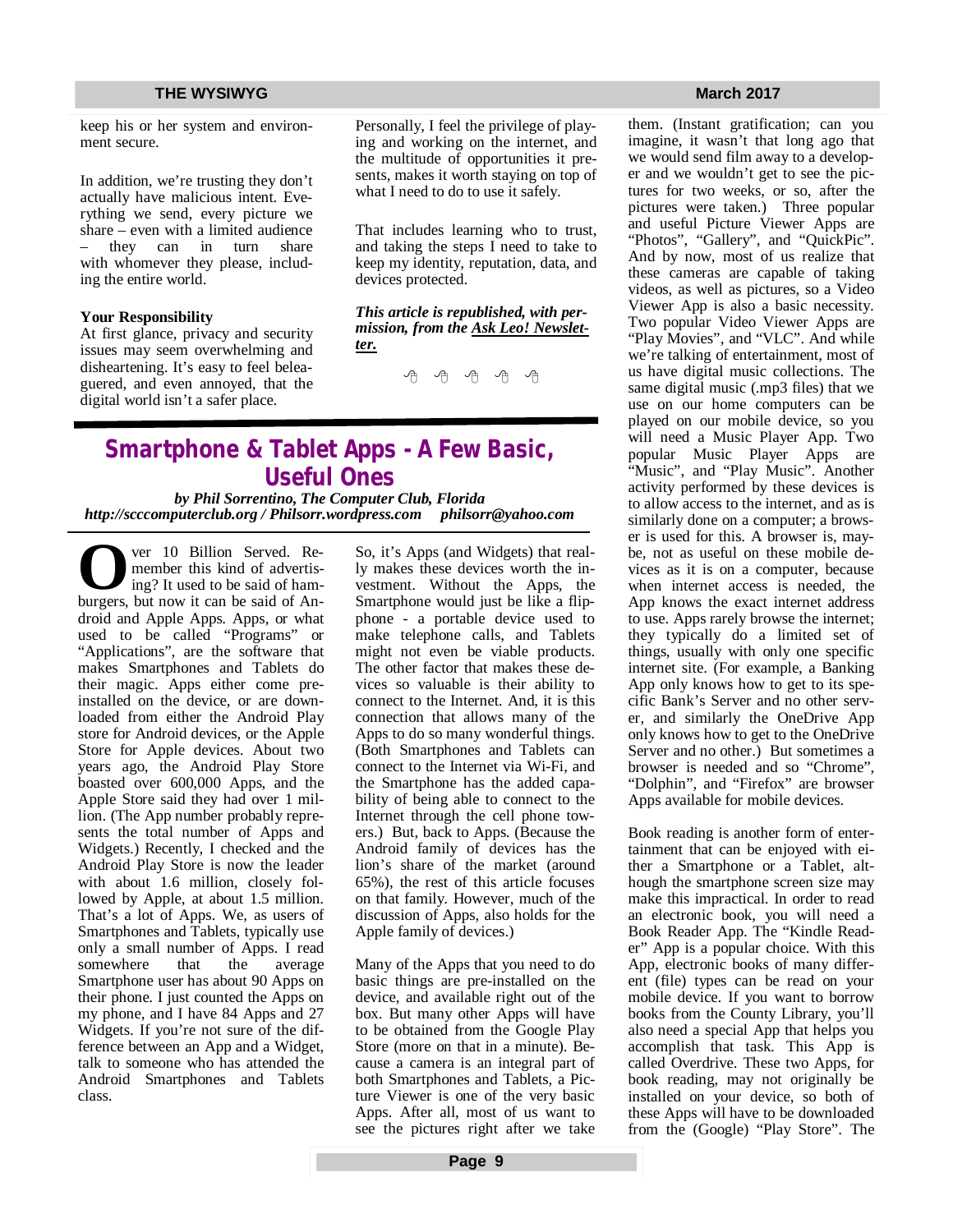Play Store App is probably the most important Apps installed on your device. This App is pre-installed on all Android devices and provides the ability for you to download and install any of the Apps that are available at the Google Play Store, all 1.6 million of them. (By the way, most of the Apps that are popular and useful are free. Some Apps do have a cost, but it is typically low, usually under \$10. All of the Apps mentioned here are free.)

One final App that I find to be useful is a File Manager. This may only be useful or interesting to those with a technical interest into the workings of the Android Operating System. But, if you are interested, this type of App provides insight into the organization of the files and folders on the device, somewhat similar to the way File Explorer provides insight into the organization of a Windows computer's files and folders. Two useful File Manager Apps are "Astro" file manager and "ES File Explorer". Both of these file managers provide a basic view into the Android organization, but not near the capability that is provided by File Explorer on home computers.

So, in summary, the basic useful Apps types are a Picture Viewer, Video Viewer, Book Reader, Music Player, Browser, and File Manager. A search of the Play Store will yield many, many possibilities, for each of these types. The specific Apps mentioned here are just suggestions to start with.

*This article has been obtained from APCUG with the author's permission for publication by APCUG member groups.*

A A A A A

# **Open Source Software**

*by Geof Goodrum, Potomac Area Technology and Computer Society [www.patacs.org](http://www.patacs.org) [linux@patacs.org](mailto:linux@patacs.org)*

**crosti/Stitch Designer** – v1.13.2. <https://sites.google.com/site/crostiapp/.>

Free GNU General Public License source code and executables for Microsoft® Windows®, Apple® macOS™, Google Android and GNU/ Linux® by Sergey Levin. This tool allows you to make your own unique cross stitch scheme from a custom image. You can resize and rotate the image, reduce the number of colors, change image palette, make cross stitch scheme, preview it, save and print. Cross stitch scheme edits include changing colors and icons, adding new color, color fill, scheme pixel draw, lines and half-stitches.

Features include:

- Convert custom image to cross stitch scheme
- Edit cross stitch scheme
- Save and print the scheme that you created
- Input pictures: BMP, GIF, ICO,

JPEG, JPG, MNG, PBM, PGM, PNG, PPM, SVG, TIF, TIFF, XBM, XPM

 Output cross stitch scheme: BMP, ICO, JPEG, JPG, PNG, PPM, TIF, TIFF, XBM, XPM, PDF, CST (crosti scheme text file)

Screenshots at : <https://sites.google.com/site/crostiapp/> desktop

**jGnash**  $- v2.24.0$ . <https://sourceforge.net/projects/> jgnash/.

Free GNU General Public License source code and executables for Microsoft® Windows®, Apple® macOS™ and GNU/Linux® by Craig Cavanaugh. jGnash is a cross platform personal finance application in Java.

Features include:

 Double Entry Accounting with reconciliation tools

- Budgeting with multiple scenario options and export to spreadsheet capability
- Investment Accounts and automatic import of Stocks, Bond, and Funds price history
- Nestable accounts with automatic rollup of totals and intelligent handling of mixed currencies
- OFX, QFX, mt940, and QIF import capabilities
- Reminders and automatic transaction entry and notifications
- Intelligent handling of multiple currencies and exchange rates with automatic online exchange rate updates
- Printable reports with PDF and spreadsheet export capability
- XML and relational database file formats
- Operates on any mainstream PC operating system

Screenshots at: <https://sourceforge.net/projects/jgnash/>

**Kernel Source** – v4.7. <http://www.kernel.org/.>

Free GNU General Public License source code for all platforms by the Linux community.

**PDFsam** – v3.1.0. <https://sourceforge.net/projects/> pdfsam/.

Free Affero GNU Public License source code and executables for Microsoft® Windows®, Apple® macOS™ and GNU/Linux® by Andrea Vacondio. PDF Split and Merge (PDFsam) is an easy-to-use desktop tool with graphical, command line and web interfaces.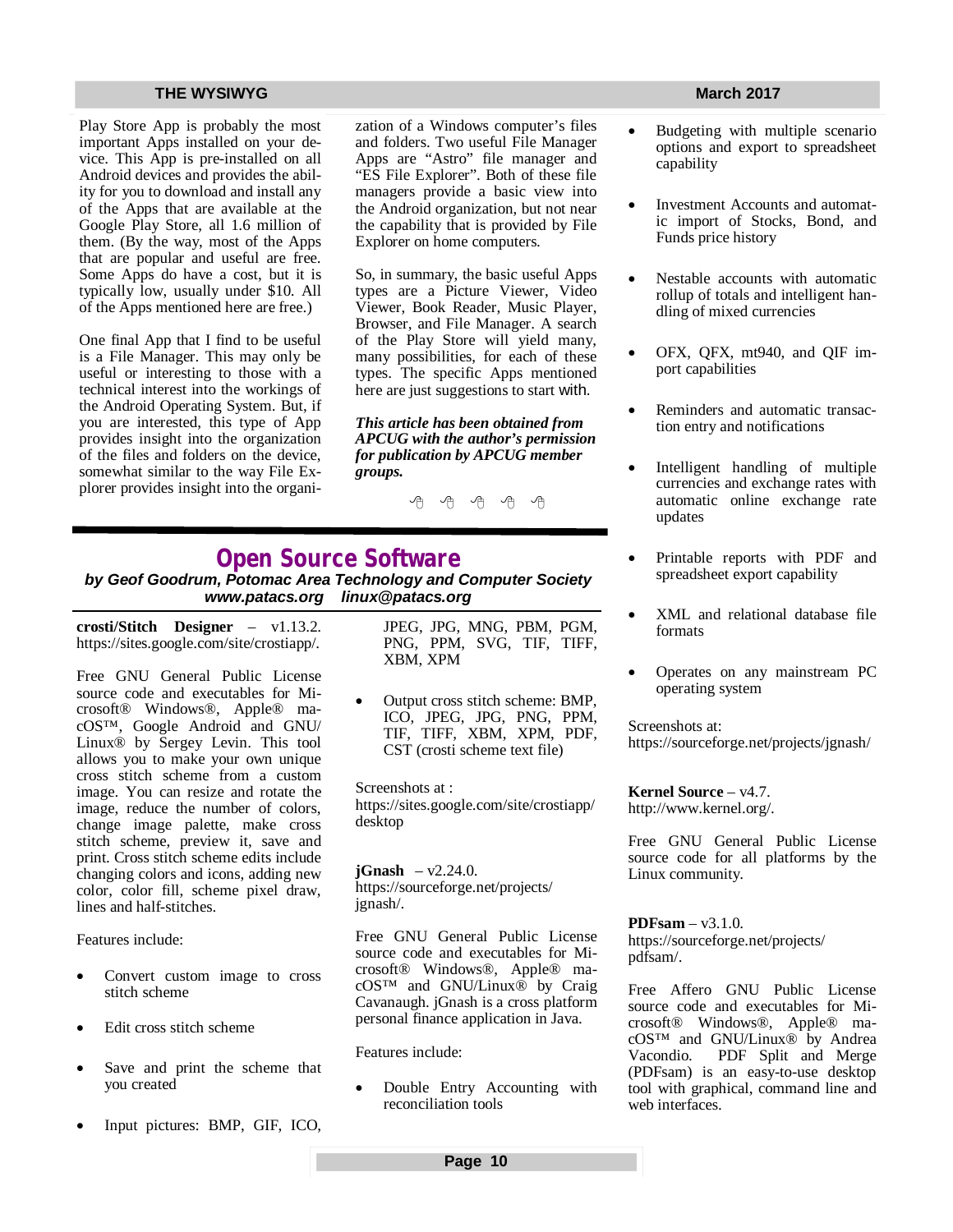### **THE WYSIWYG MARCH 2017**

Features include:

- Merge PDF files together
- Split PDF files specifying the page number
- Split PDF files specifying the level of bookmarks
- Split a PDF in files of the given size
- Rotate PDF files
- Mix two PDF files taking pages alternately
- Extract pages from PDF files

Screenshots at: <https://sourceforge.net/projects/> pdfsam/

### **SuperTuxKart** – v0.9.2.

[https://supertuxkart.net/Main\\_Page.](https://supertuxkart.net/Main_Page.) 

Free GNU General Public License source code and executable for Microsoft® Windows®, Apple® macOS™ and GNU/Linux® by Joerg Henrichs, Marianne Gagnon, Jean-Manuel Clemençon and the Super-TuxKart Team. SuperTuxKart is a 3D open-source arcade racer with a variety characters, tracks, and modes to play, focusing on fun and ease of play.

Features include:

- Race with Tux and friends
- Explore several tracks
- Play against AI or in split-screen mode against your friends
- Play in various modes, including Time Trial, Grand Prix and 3 Strikes Battle

Screenshots at: <https://supertuxkart.net/Pictures>

*This article has been obtained from APCUG with the author's permission for publication by APCUG member groups.*

e e e e e

### **All About Streaming** *by Pam Holland, President & Instructor, TechMoxie [Pam@tech-moxie.com](mailto:Pam@tech-moxie.com) [www.tech-moxie.com](http://www.tech-moxie.com)*

**L**<br> **L** ooking to detox from election<br>
interesting content? Streaming<br>
is a great way to be in control of the ooking to detox from election news or just looking for more interesting content? Streaming what, where and when of what you view.

#### **What is 'streaming'?**

It is easiest to start with traditional TV viewing. There are two options: Cable or a digital antenna to pick up VHF or UHF channels. Streaming, on the other hand, is done via the Internet - the same service that brings you email, google, and access to websites.

Why is it called streaming? Because it flows to our devices much like water streams through our pipes. Due to variations in the speed with which data comes over the internet, a little extra is stored ("buffered") as we watch so that we see a steady stream of video. Otherwise what we are watching would start and stop with annoying frequency. Plus, the content is not downloaded and stored on our devices - it streams through and out.

You can stream content simply by going to your computer. Go to PBS or YouTube on the web and click a video - this is streaming. But sitting in front of a computer isn't terribly cozy.

#### **Streaming from a TV - what equipment do I need?**

Streaming can be done from any device that has an internet connection. Your computer, a tablet or a smartphone can easily stream video content. TVs can stream video if they

are internet enabled. ("Smart TVs" are<br>internet-ready). Older (non-smart) Older (non-smart). TVs can easily be connected to the internet by attaching a relatively inexpensive device such as a Roku, Amazon Fire Stick, Google Chromecast or Apple TV (most available for under \$50). Roku device

Newer Smart TVs connect to the internet wirelessly over Wi-Fi, which is great if your TV isn't near your internet router. Older Smart TVs might need to be plugged into your cable modem - much like computers needed to be wired before Wi-Fi. If you have an older Smart TV, you might want to consider purchasing a Roku-type device which will allow you to connect the TV to the internet to wirelessly.

As Roku-type devices all connect to the internet wirelessly, you will need Wi-Fi. Newer modems include Wi-Fi capability. If you don't have a Wi-Fi modem, you can get one from your internet provider or an electronics store.

### **How to get content?**

There are many sources for great streaming content. Some are free, but many involve a monthly subscription such as Netflix or Amazon Prime. We think it easiest to set up these accounts using a computer. Once your TV is set up for streaming, you can access your subscriptions by turning on your TV and Roku-type device or accessing the Smart TV functions. Roku, for example, will display a menu of available subscription services. Click on the service you subscribe to (e.g., Netflix) and you will be prompted to enter your user name and password. (Happily, you do not need to enter these passwords each time you watch!)

If you have cable TV, consider subscriptions that will supplement what you have on cable such as Netflix and Amazon Prime. For those who don't have cable TV (or want to eliminate it), consider a subscription to SlingTV which offers packages starting at \$20 that include cable news, sports channels and other cable channels such as Comedy Central. Even HBO and Showtime can now be purchased a la carte via a monthly subscription.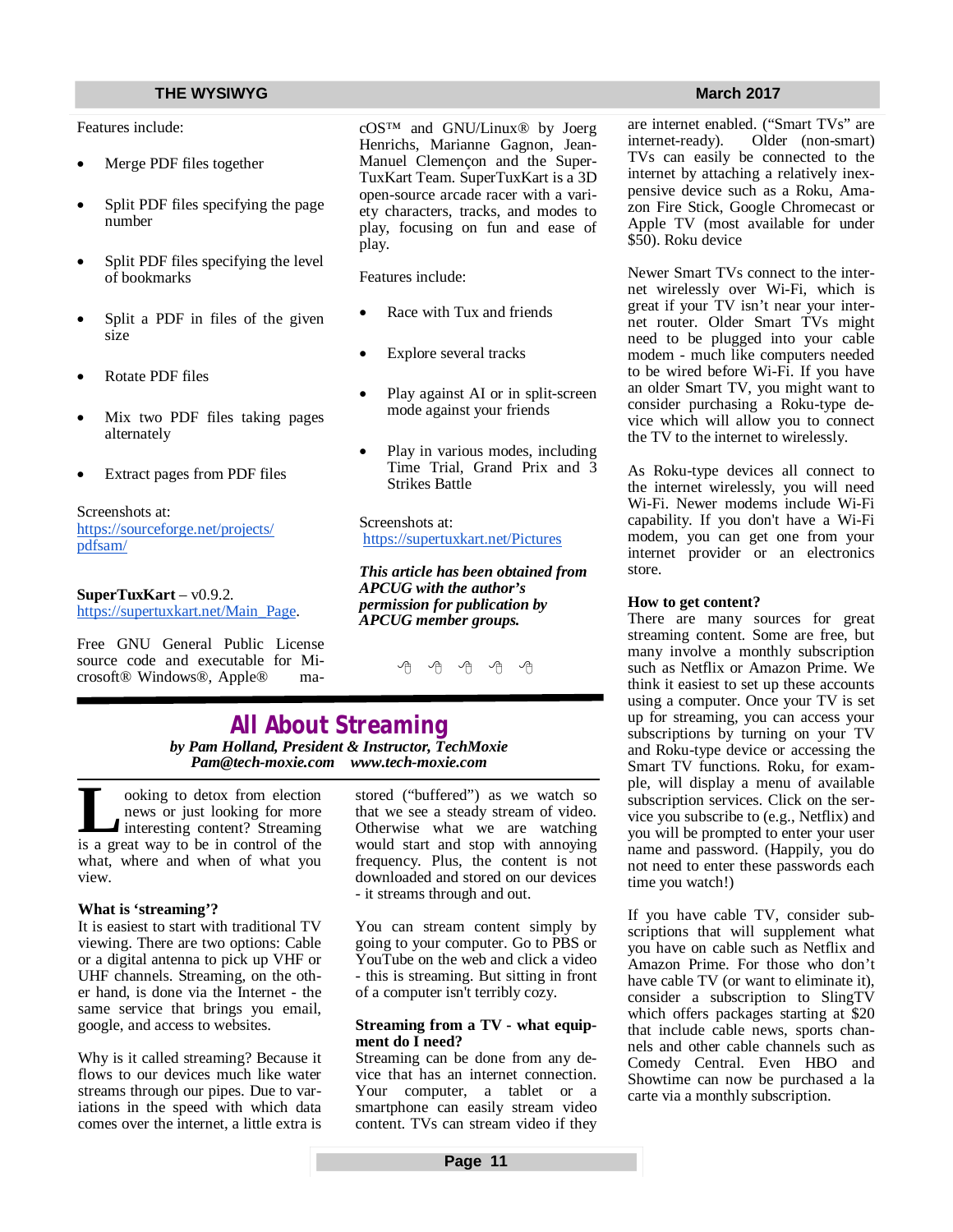One of the great advantages of these subscription services is that you can access them from any internet device. I often start watching a Netflix program on my computer and then continue later that evening from my TV. Netflix automatically saves where I left off.

#### **What about "cutting the cord"?**

Most of the cable companies bundle services (e.g., the Comcast's Triple Play) making your telephone and internet more expensive if you don't opt for the bundle. Cutting the cord is best for those who are willing to eliminate their telephone (landline) service as

well. Doing a careful cost comparison is necessary. But, if you pay for premium content via cable, you might do better to stream that content rather than pay for expensive cable upgrade packages. One huge advantage of streaming is that subscriptions are month-to-month and therefore can be cancelled and restarted at any time.

*This article has been obtained from APCUG with the author's permission for publication by APCUG member groups.*

9 9 9 9

# **Tracking And Third-Party Cookies**

*by Melanie Birnbom, Editor, Century Village Computer Club, FL [www.centuryvillagecomputerclub.com](http://www.centuryvillagecomputerclub.com) [nbirnborn@yahoo.com](mailto:nbirnborn@yahoo.com)*

**W** hat are "tracking and third-<br>delete them? How can I<br>prevent them from getting there in the party cookies?" Should I delete them? How can I first place? A cookie is a small bit of information a website saves on your computer when you visit. That's how sites remember your settings and preferences between visits.

For the most part, cookies are harmless. For example, news sites use them to tell which stories you read and suggest related or updated stories. Ad companies buy space on dozens, hundreds or thousands of sites, which means they can see your traffic habits and learn your likes or dislikes. All of this happens independently of the site you're actually visiting.

For example: third-party cookies enough to guess that you're a **(insert gender here)** from the **(insert location here)**. That's why you probably see ads for attractions or restaurants in your area.

It gets worse. If you browse a vegetarian blog that the advertiser buys space on, ads for steakhouses on sites you visit after that can disappear and be replaced by ads for vegetarian restaurants. The cookies could even track down allergies or food sensitivities you have and target those.

While you can delete the cookies, advertisers can hit you with them

again if you don't change your browser's settings.

Each browser has a way to stop them:

#### **Internet Explorer**

Click the wrench in the top-right corner Internet Options Go to the Privacy tab Click "Advanced" Select "Override automatic cookie handling" Click Block under third-party cookies

#### **Microsoft Edge**

Click the three-dot (Hamburger) More Actions button on the top right Select "Settings"<br>Click "View Click "View Advanced Settings" (you'll need to scroll down to the bottom of the page). Click the dropdown arrow under the "Cookies" field Select "Block Only Third Party Cookies"

### **Firefox**

Options Privacy tab History Select Use Custom Settings for History where it says "Firefox will." Uncheck "Accept third-party cookies"

**Chrome** Click…

Three-lined (Hamburger) icon in the top-right corner of the window Show advanced settings Content settings in the Privacy menu Choose to block third-party cookies and site data.

**Opera** Menu Tab Click **Settings Cookies** Select Block third-party cookies & site data

*This article has been obtained from APCUG with the author's permission for publication by APCUG member groups.*

个 个 个 个 个

# **Member Classified Ads**

**N**one this month. Please send<br>
any classifieds to the<br>
e-mail address posted on page 2 of Tone this month. Please send any classifieds to the WYSIWYG Publisher at his the newsletter.

A A A A A

# **SHCC Emergency Cancellation**

**S S S S S S CO COLLEGE S COLLEGE COLLEGE COLLEGE COLLEGE COLLEGE COLLEGE COLLEGE COLLEGE COLLEGE COLLEGE COLLEGE COLLEGE COLLEGE COLLEGE COLLEGE COLLEGE COLLEGE COLLEGE** terling Heights Computer Club meets at Macomb Community MCC is open and will not if MCC is closed. MCC closure is announced with other school closings on many local TV and radio stations and on their web site. All members of SHCC have an email address. One of the SHCC officers will send an email to the addresses SHCC has on file alerting members to the event cancellation. If your email is broken, call an officer; don't leave a message, call another officer if you don't talk to someone live. It is your responsibility to keep the email address you have listed with SHCC current.

- 아주 아주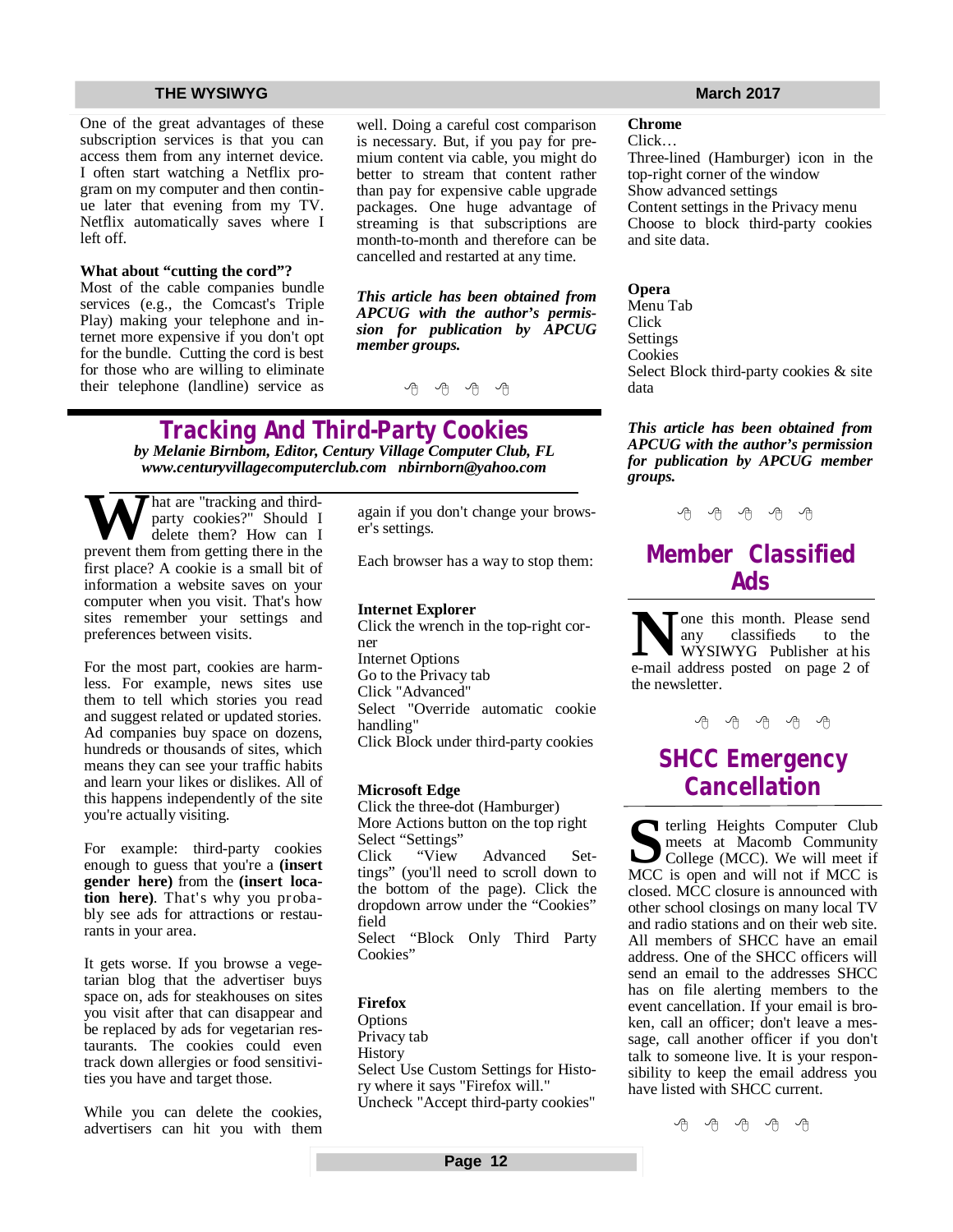# **WYSIWYG WEB WATCH (www)**

*by Paul Baecker* [webwatch@sterlingheightscomputerclub.org](mailto:webwatch@sterlingheightscomputerclub.org)



**This column attempts to locate sites containing valuable, amusing, and free content, with no overbearing pressure to purchase anything. Club members are encouraged to submit favorite sites (a description is optional) to the e-address noted above, for inclusion in a future WYSIWYG issue. Also check the SHCC web site ("Web Page Re-**

Experience the 3-year restoration and testing of the Canadian Pacific Railway's Royal Hudson 2816 steam locomotive, and its inaugural, and very scenic, run from Vancouver to Calgary. (Two 1-hour videos) <https://www.youtube.com/watch?v=X0-ni5Lz5hI>

<https://www.youtube.com/watch?v=oM5QV1cSctQ>

Sell me something weird or confusing. <http://weirdorconfusing.com>

**views") for previous gems.** 

Panoramic views of and from the Eiffel Tower in Paris, France. <http://www.toureiffel.paris/360-panorama-paris/index-en.html>

Watch as hermit crabs trade living places. (4 min. video) <http://www.mypet.world/m/videos/view/Amazing-Crabs-Shell-Exchange-Life-Story-BBC>

KDE explained: A look at Linux's most configurable desktop interface. <http://www.makeuseof.com/tag/kde-explained-look-linuxs-configurable-desktop-interface/>

Free spreadsheet that tracks your investments and suggests when it's time to rebalance your portfolio. It is in GoogleDocs format, but can be downloaded in .xlsx and .odc formats. Select File...Download As..., and select your preferred file format.

<https://docs.google.com/spreadsheets/d/1U7HoZMaPDIaq-4EeXqCljoQhkGm9T0Zt8WZPaYj6KKE/edit#gid=208315194>

How to clean up your messy Windows context menu -- the hard and easy ways. [www.howtogeek.com/howto/windows-vista/how-to-clean-up-your-messy-windows-context-menu](http://www.howtogeek.com/howto/windows-vista/how-to-clean-up-your-messy-windows-context-menu)

HP Photo Creations is free software that lets you easily create photo books, calendars, collages, greeting cards and other keepsakes that you can print at home or have shipped to you. [http://www.hp.com/global/us/en/consumer/digital\\_photography/free/software/photo-creations.html](http://www.hp.com/global/us/en/consumer/digital_photography/free/software/photo-creations.html)

A few ways to get photos off of your Android phone. Do it before your phone fails, or its memory fills up. <http://www.pcworld.com/article/2048513/how-to-get-photos-off-of-your-android-phone.html>

How to print from your Android device to any wireless printer. (8 min. video) <https://www.youtube.com/watch?v=rTiy-8axMCI&index=9&list=PL1t1XMSpVarf2OafxV2GZ9B2QcLaMOSB0>

How to record phone calls on your Android phone -- And is it legal? <https://www.maketecheasier.com/record-phone-calls-on-android-and-its-legality>

How to clear the pagefile with every shutdown in Windows 10. <https://www.maketecheasier.com/clear-pagefile-every-shutdown-windows10>

What's the criteria to keep hackers out and keep your accounts safe? Here are six recommendations on how to create strong passwords.

<http://www.geekersmagazine.com/create-strong-passwords-expert-tips-online-safety/>

Learn how to use some Windows 10 Power Tools in this MS video course covering tips, shortcuts, and top utilities for Windows 10. (Much of this is also applicable to Windows 7 and 8.1 .) <https://mva.microsoft.com/en-US/training-courses/power-tools-for-windows-10-16405>

Travelers who rely on public Wi-Fi networks or charging points are especially at risk of Cybercriminals attacking their devices. Here are seven tech travel dangers you need to know about. <http://www.techlicious.com/tip/tech-dangers-for-travelers/>